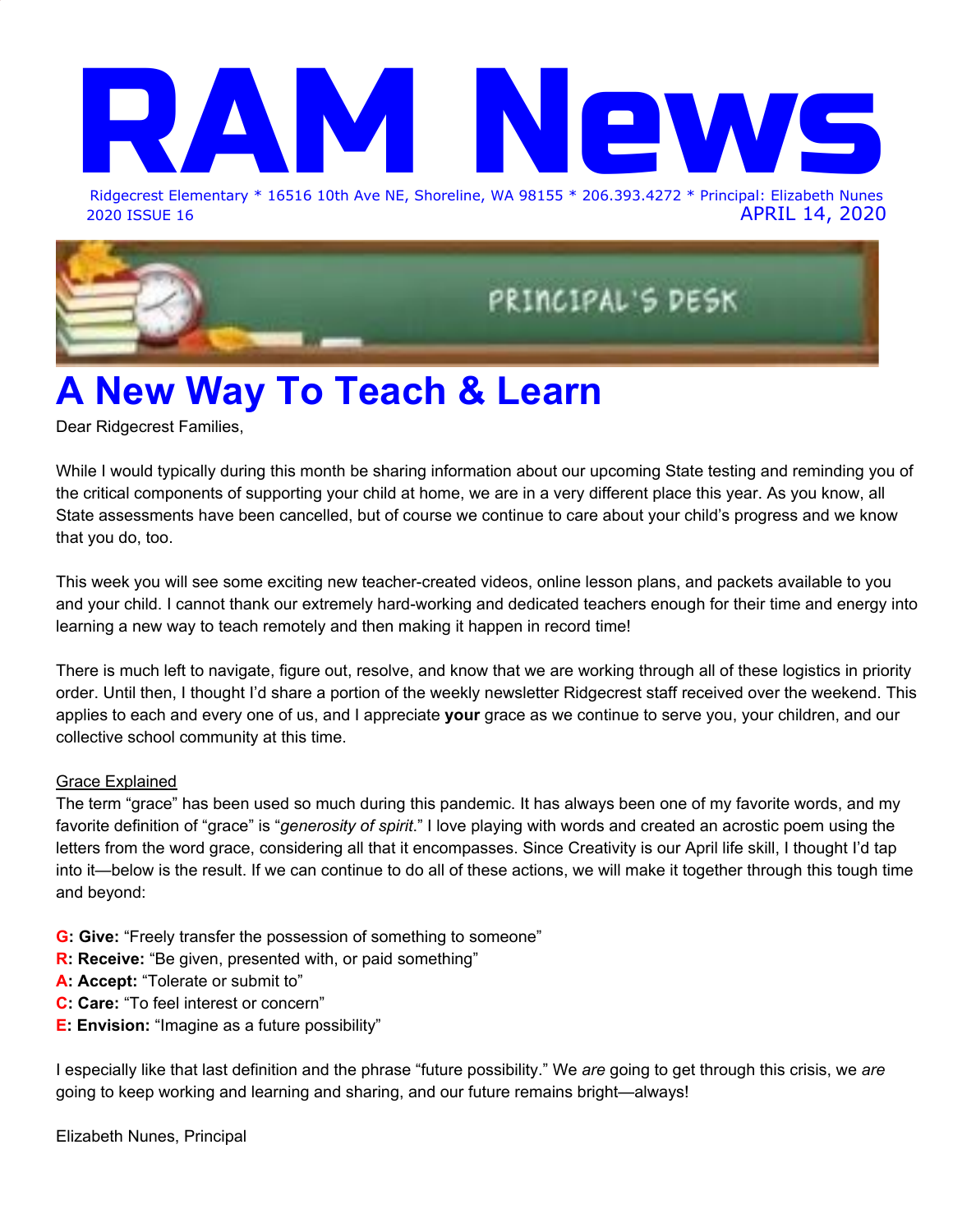

# RIDGECRESI **THE SKILLS**

The Life Skill for April is:



Here is the definition of Creativty:

*noun*

the use of the imagination or original ideas, especially in the production of an artistic work.



Here is the link to the padlet f you would like to share your creativity with everyone through the daily Ridgecrest Ram Radio: [https://padlet.com/nathan\\_christian/30g6k1bw3wj6jvcl](https://padlet.com/nathan_christian/30g6k1bw3wj6jvcl)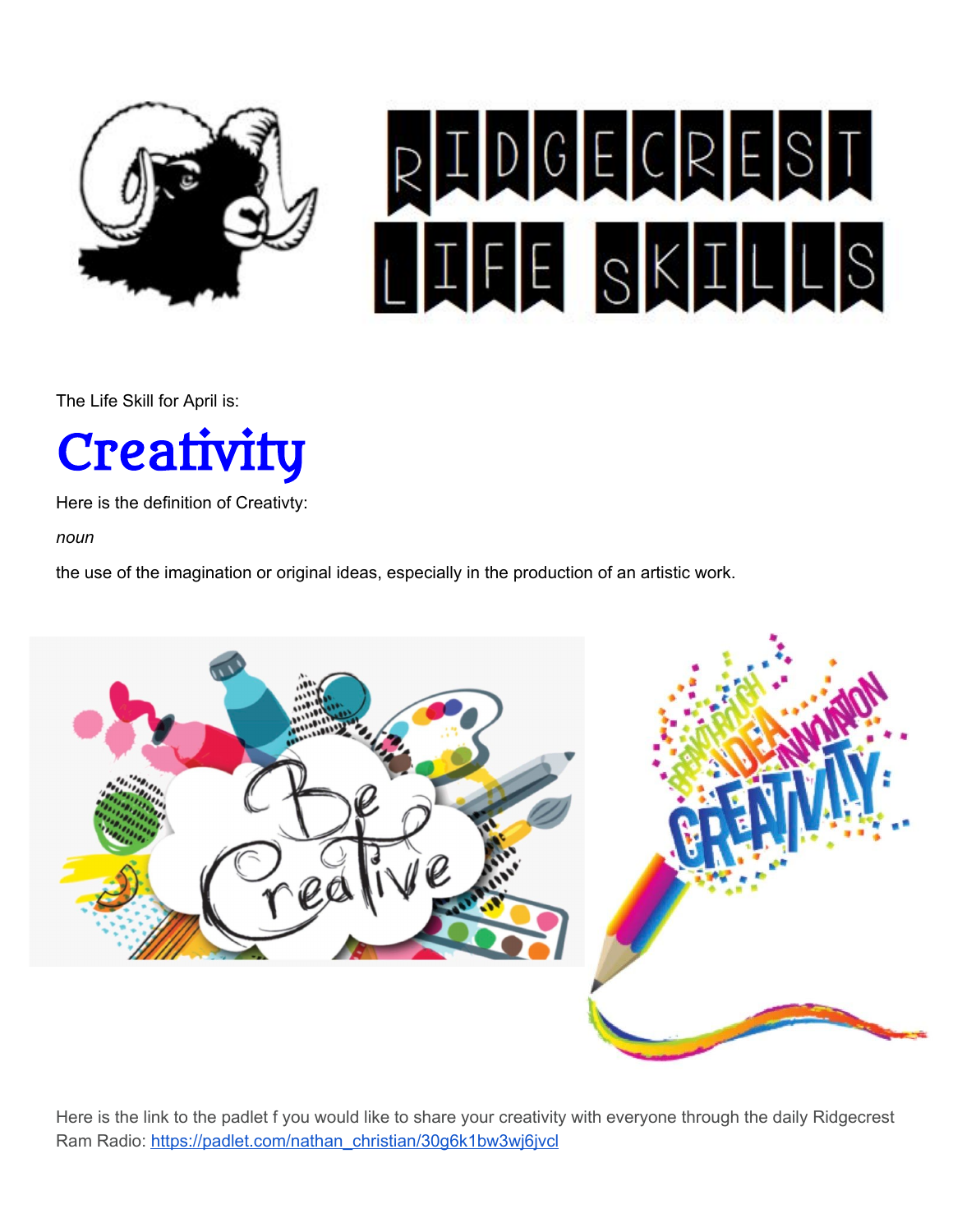*Nurse [:::] Notes* 

#### **Hello Ridgecrest Families!**

I hope your family is healthy, learning and enjoying one another!

Scientists are researching methods to prevent and treat infections of the novel coronavirus. In the near future, we may have a vaccine to boost our immune systems keeping us from harm. As the research continues, we do have tried-and-true ways to help us stay healthy. Let's use the methods currently known to help prevent infection.

#### **Hand washing**

Washing hands removes dirt and germs. Wash for 20 seconds with soap and water while scrubbing palms, back of hands, between fingers and each digit followed by rinsing well and drying hands completely. Use a disposable paper towel or cloth towel to thoroughly dry hands. Wet hands can cause chapping or cracked skin which germs can use as pathways to enter the body. If using a cloth towel at home, allow it to completely dry between use and if someone is sick, launder towels separately after use. If 20 seconds seems too long, try singing a song or setting a timer to get that scrubbing and rinsing time in for effective results.

#### **Social distancing**

Keeping our distance from one another prevents breathing air or touching surfaces that may be contaminated. Six feet is the recommended space to provide for safety.

#### **Wearing homemade masks while in public**

Coughing and sneezing can spread germs into the air or onto surfaces. Unexpectedly coughing happens to all of us, and having a mask to prevent this spread into the environment protects others. Masks, depending upon type, may keep germs away from us too, but unless they are specially made, most help keep our germs to ourselves. Wearing masks can remind us to keep hands out of our nose, mouth, and eyes which are ways germs enter our bodies and spread infection. Masks can be created from scarves, bandanas, and sewn with fabric. Patterns and ideas are available online (see Sources below). Mask designs should cover the nose, mouth and provide a tight fit around the mask edge yet allow for adequate breathing.

#### **Staying home**

Staying at home helps limit your exposure and potential spreading of germs. Maintaining a clean environment and disinfecting often touched surfaces will help keep your family healthy too.

#### **Stay strong!**

Eat a nutritious diet, get plenty of rest, exercise and relax so your body can be strong.

Keep washing hands, maintain distance from others, stay home to prevent exposure and possible spread of germs, and consider wearing a homemade mask if venturing out. This will help limit the spread of the novel corona virus.

Stay Healthy Ridgecrest Families! Nurse Joan

#### **Sources:**

<https://www.cdc.gov/coronavirus/2019-ncov/prevent-getting-sick/prevention.html>

This website has disinfection information for home, a simple bleach disinfecting solution recipe and links to a variety of questions. <https://www.cdc.gov/coronavirus/2019-ncov/prevent-getting-sick/diy-cloth-face-coverings.html>

This website discusses mask types, when and what to wear, cleaning and do-it-yourself mask details.

<https://kingcounty.gov/depts/health/communicable-diseases/disease-control/novel-coronavirus.aspx> - This King County website has novel corona virus information in different languages, testing information, local updates and links. Scroll down the right side for language selection.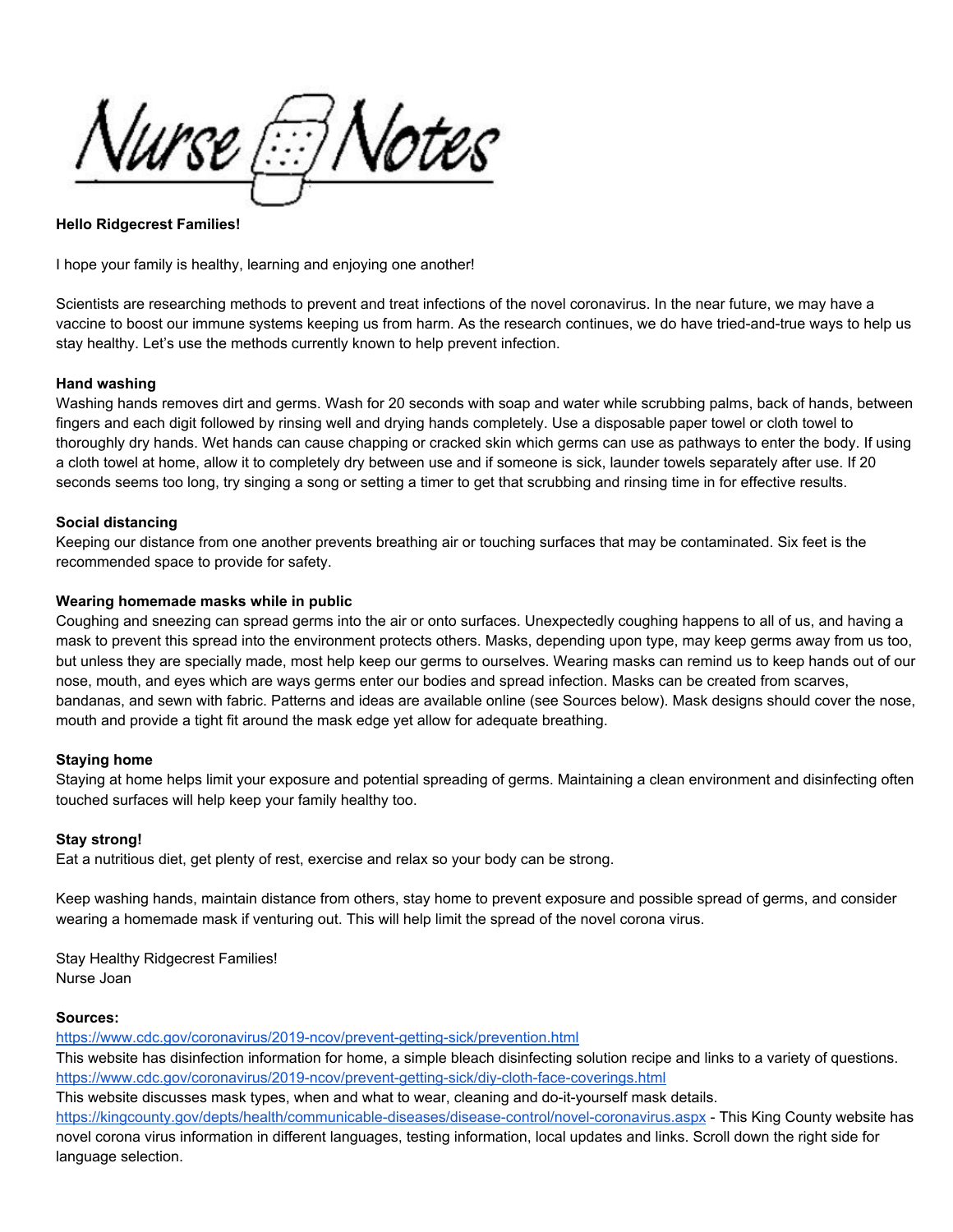### **A Message From the Registrar**

Enrollment information forms came home for our first through fourth grade students prior to school closure. If you were able to return your student's form before schools closed -- thank you. If you were not able to return your form, there are three ways that you can do it:

1. Complete the form, take a picture of it, and email to the registrar at [janina.pacunski@shorelineschools.org](mailto:janina.pacunski@shorelineschools.org)

2. Email the information by providing the following:

### Student Name:

Current Grade Level:

- [ ] Shoreline resident that WILL be returning to RIDGECREST Elementary next fall
- [ ] Non-Resident Transfer (boundary exception) that WILL be returning to RIDGECREST Elementary next fall
- [ ] Shoreline resident that will be attending another Shoreline School District school due to change of address: Name of school:

If unsure of school, please give the expected address where you will be living in September

[ ] Will be moving out of district. Where?:

3. Call the registrar (206-393-1493) and provide the information

This information will help us to begin preparing for next year. If you have any questions, please either email or call Janina - Thank you!



Shoreline Elementary Librarians are collaborating each week to post K-6 library lessons to a website that students access through ClassLink. Every Monday morning, there will be a new grade-level specific online library lessons for students to enjoy. The lessons will often feature a read-aloud of a book.

In addition, each school's librarian will be sharing a weekly short video message/learning tip. You will also find a page dedicated to online reading sites.

To find the site in ClassLink, students should look for the app titled "Your School Library"and select "K-6 At-Home." We encourage students to visit this site each week to explore their grade-level lesson and tune in to the librarian's message/learning tip.

The direct link is: <https://sites.google.com/k12.shorelineschools.org/athomelibrary/>

Joanna Freeman Ridgecrest Librarian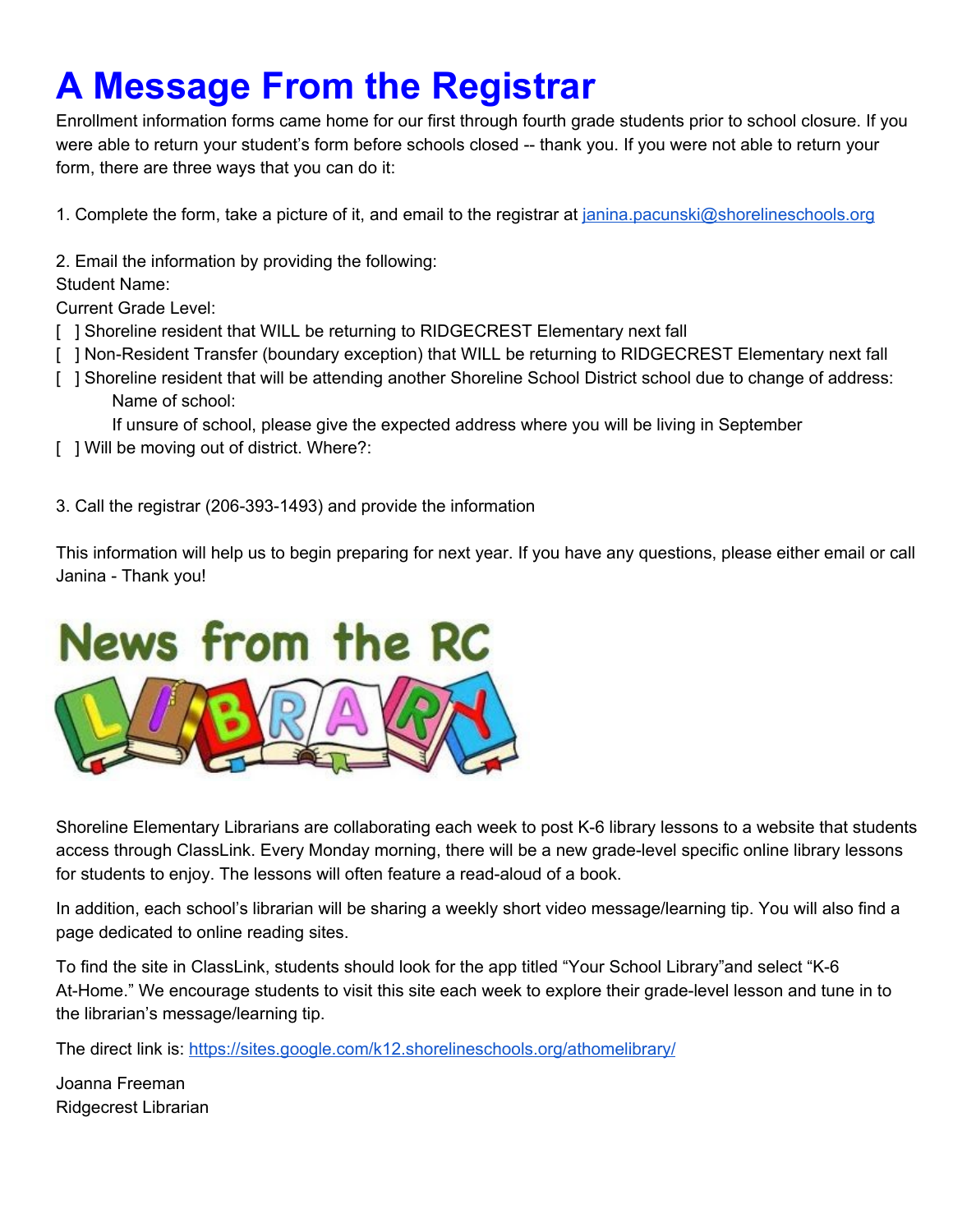

### **Breakfast and Lunch During Spring Break Week**

Shoreline Food Services will distribute FREE bagged meals to ALL children 18 and younger, while school is closed (including during the week of Spring Break - April 20-24). This includes a hot bagged lunch and a cold bagged breakfast (for the next morning). Each day, you can visit the district food service page to check the menu: <https://www.shorelineschools.org/menus>

Meal Drive-thru Distribution is provided each weekday from 11:30-12:30 outside the following locations:

Aldercrest Campus Echo Lake Elementary Meridian Park Elementary North City Elementary Parkwood Elementary Ridgcecrest Elementary Shorecrest High School Shorewood High School

### **Shoreline Supplemental Weekend Food Support**

If your family needs additional food that you are unable to access elsewhere, some weekend food bags are available for home delivery. Food bags will not have all ingredients for complete meals, but will include non-perishable items for the weekend, such as pasta, canned foods, jar of peanut butter, box of cereal, or similar items.

**Call 206-385-9385 by 5pm on Wednesdays** to request a delivery. The phone line is available Monday through Friday, 8am – 5pm. Requests made after 5pm on Wednesdays will be scheduled for the following weekend. Food will be delivered Friday afternoons between 12:30 and 4:00 pm. We hope to provide one bag per household member, but supply is limited so not all requests may be met.

This service is being provided in partnership with Sound Generations, Hunger Intervention Program (HIP), Hopelink, PTSA Council, and the City of Shoreline.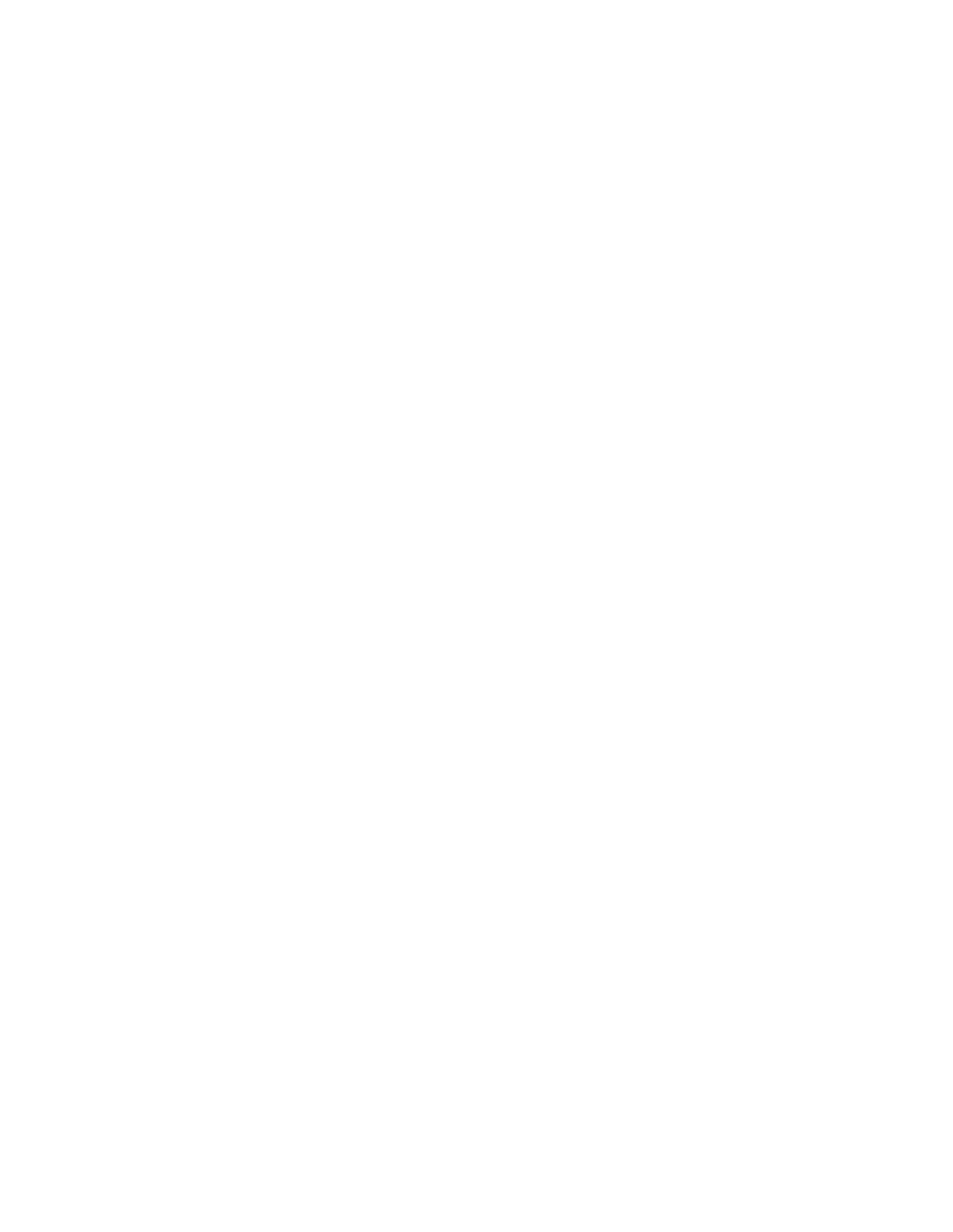### Call for help!

### One-Time 4-Hour Food Drive URGENT NEED

Unable to purchase the quantity of food needed for distribution, Hopelink requests specific donations from the community.

A one-day, four-hour, drive-through community drop-off is scheduled for Hopelink Kirkland on April 18. More details are below and here.

### Saturday, April 18th 12-4 p.m. ONLY

### Hopelink Kirkland/Northshore Center ONLY 11011 120<sup>th</sup> Ave. NE, Kirkland

For the safety and health of our staff, volunteers, and clients, we can only take donations on Saturday, April 18th from noon to 4 p.m. at our Kirkland/Northshore center.

### **Four-hour food drive set for April 18**

Hopelink is committed to ensuring access to food for our most vulnerable neighbors. During the COVID-19 crisis, many who have never before needed to ask for help are turning to us for support; facing fear, uncertainty and a sudden lack of income.

While Hopelink centers have been closed to the public, we have continued to provide food; transitioning from grocery store-style shopping to pre-packed boxes for all clients. To ensure that all food provided to the public is as safe as possible, we made the decision in early March to temporarily suspend food donations and instead purchase all food directly from vendors.

Supply chain challenges may significantly impact our ability to get food to our foodbanks in the coming months. To help ensure we are able to continue providing food, Hopelink will hold a 4-hour drive-through food drive at our Kirkland center on Saturday, April 18. From noon to 4 p.m. on that day only, community members are invited to drive through and drop off the following items: instant oatmeal (packets only), mac and cheese, canned tuna or chicken, canned chili or stew, canned fruit, rice (1-2 pounds, white or brown), peanut butter.